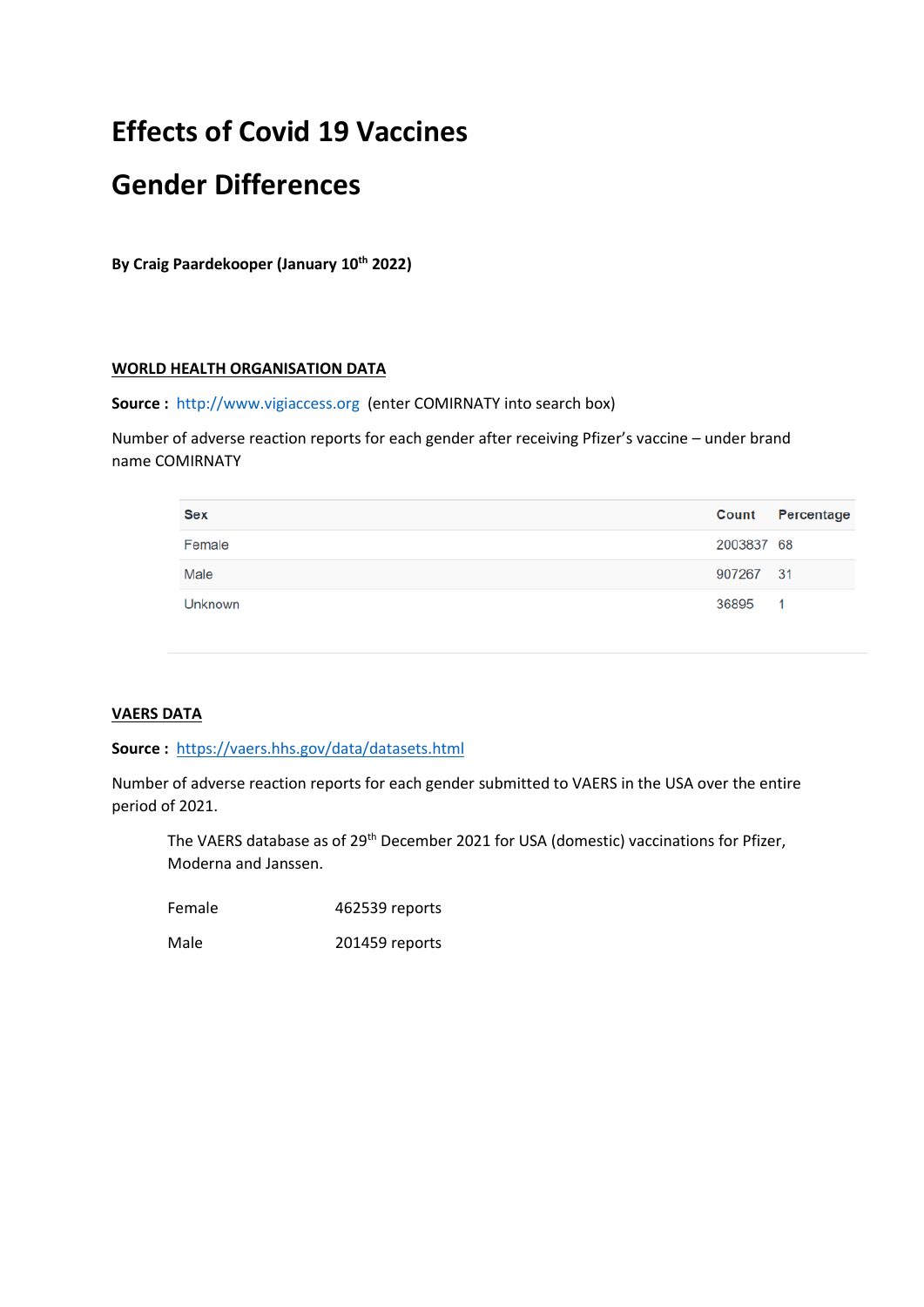## **EUDRAVIGILANCE DATA TOTALS**

## **Source : [https://www.adrreports.eu/en/search\\_subst.html#](https://www.adrreports.eu/en/search_subst.html)**

Number of adverse reaction reports for each gender after receiving Covid 19 vaccine. Totals since beginning of vaccine deployment until 01/01/2022.

## **Moderna**

| <b>Sex</b>    | Cases   | O <sub>0</sub> |
|---------------|---------|----------------|
| Female        | 130,103 | 69.2%          |
| Male          | 56,156  | 29.9%          |
| Not Specified | 1,823   | 1.0%           |
| <b>Total</b>  | 188,082 | 100.0%         |

## **Pfizer**

| <b>Sex</b>    | Cases   | $\frac{0}{0}$ |
|---------------|---------|---------------|
| Female        | 478,172 | 71.5%         |
| Male          | 180,430 | 27.0%         |
| Not Specified | 9,840   | 1.5%          |
| <b>Total</b>  | 668,442 | 100.0%        |

#### **Astrazeneca**

| <b>Sex</b>           | Cases   | $O/\alpha$ |
|----------------------|---------|------------|
| Female               | 303,191 | 70.8%      |
| Male                 | 115,150 | 26.9%      |
| <b>Not Specified</b> | 9,989   | 2.3%       |
| <b>Total</b>         | 428,330 | 100.0%     |

#### **Janssen**

| <b>Sex</b>    | Cases  | $\frac{0}{0}$ |
|---------------|--------|---------------|
| Female        | 24,544 | 57.0%         |
| Male          | 17,934 | 41.7%         |
| Not Specified | 544    | 1.3%          |
| <b>Total</b>  | 43,022 | <b>100.0%</b> |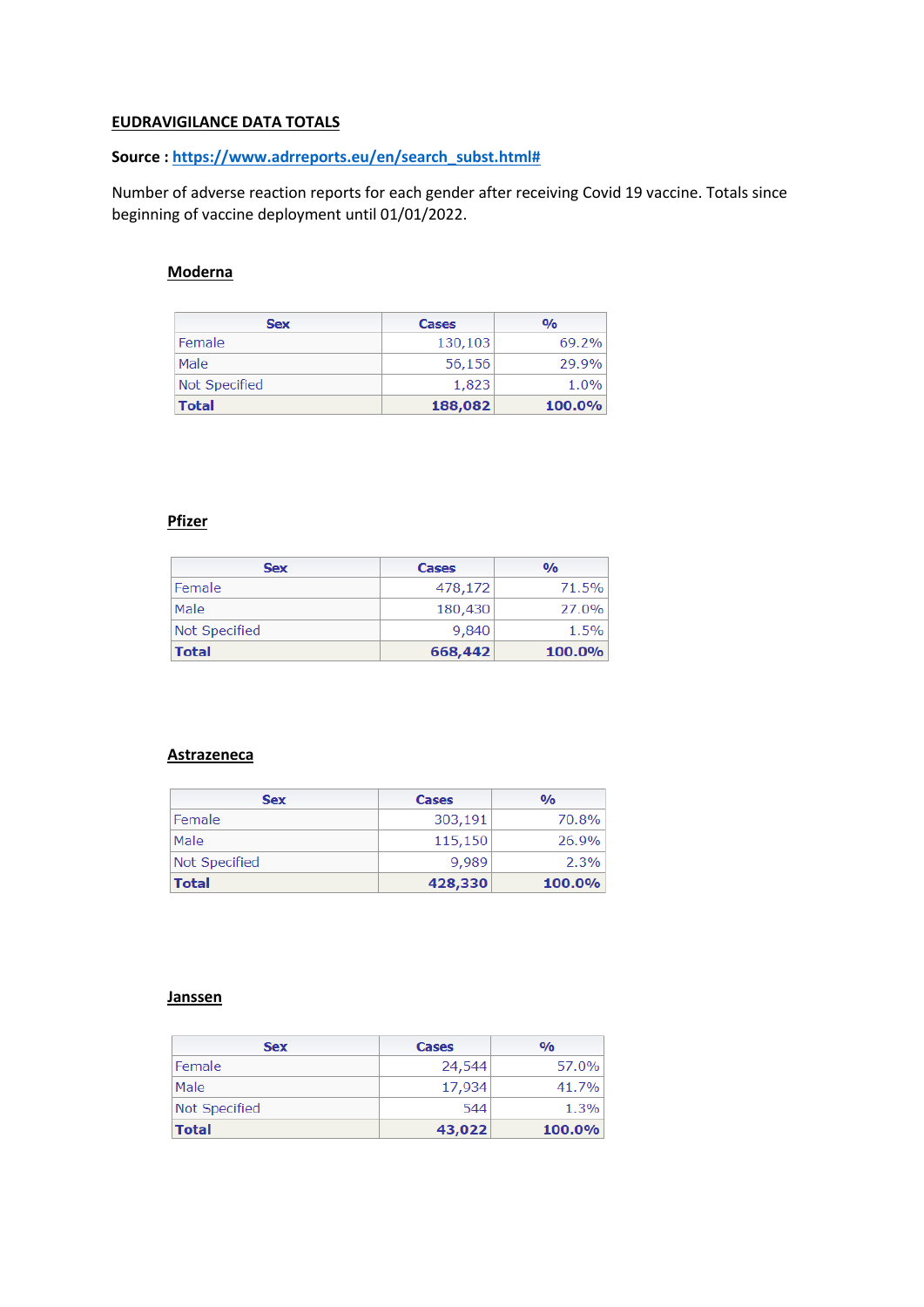## **EUDRAVILIGANCE DATA BY SYMPTOMS**

**Source : [https://www.adrreports.eu/en/search\\_subst.html#](https://www.adrreports.eu/en/search_subst.html)**

Eudravigilance – Moderna - **(CX-024414) -** (up to 01/01/2022)

Here are the number of cases reported for females and males aged 18-64, by type of disorder.

| <b>Disorder</b>                                 | Female | <b>Male</b> |
|-------------------------------------------------|--------|-------------|
| Blood & lymphatic system disorders              | 6,790  | 1,573       |
| Cardiac disorders                               | 6,086  | 4,765       |
| Congenital, familial and genetic disorders      | 66     | 41          |
| Ear and labyrinth disorders                     | 3,066  | 1,358       |
| <b>Endocrine disorders</b>                      | 282    | 66          |
| Eye disorders                                   | 3,607  | 1,444       |
| Gastro-intestinal disorders                     | 24,238 | 6,241       |
| Hepatobiliary disorders                         | 262    | 180         |
| Immune system disorders                         | 2,875  | 779         |
| Infections and infestations                     | 7,482  | 3,574       |
| Metabolism and nutrition disorders              | 1,763  | 764         |
| Musculoskeletal and connective tissue disorders | 34,952 | 11,814      |
| Cancers, neoplasms, tumours                     | 176    | 104         |
| Nervous system disorders                        | 45,150 | 17,460      |
| Renal and urinary disorders                     | 904    | 572         |
| Respiratory, thoracic and mediastinal disorders | 9,324  | 4,287       |
| Skin and subcutaneous disorders                 | 14,807 | 4,203       |
| Vascular disorders                              | 5,024  | 2,295       |

Eudravigilance – Pfizer – **TOZINAMERAN -** (up to 01/01/2022)

Here are the number of cases reported for females and males aged 18-64, by type of disorder.

| <b>Disorder</b>                                 | Female  | <b>Male</b> |
|-------------------------------------------------|---------|-------------|
| Blood & lymphatic system disorders              | 29,155  | 6,516       |
| Cardiac disorders                               | 23,131  | 12,604      |
| Congenital, familial and genetic disorders      | 162     | 85          |
| Ear and labyrinth disorders                     | 11,809  | 4,311       |
| <b>Endocrine disorders</b>                      | 1,103   | 181         |
| Eye disorders                                   | 13,202  | 4,269       |
| Gastro-intestinal disorders                     | 79,906  | 16,971      |
| Hepatobiliary disorders                         | 643     | 397         |
| Immune system disorders                         | 10,617  | 2,342       |
| Infections and infestations                     | 28,774  | 14,204      |
| Metabolism and nutrition disorders              | 4,799   | 1,547       |
| Musculoskeletal and connective tissue disorders | 375,397 | 32,358      |
| Cancers, neoplasms, tumours                     | 496     | 192         |
| Nervous system disorders                        | 155,126 | 44,560      |
| Renal and urinary disorders                     | 2,202   | 1,098       |
| Respiratory, thoracic and mediastinal disorders | 35,477  | 11,969      |
| Skin and subcutaneous disorders                 | 41,639  | 11,241      |
| Vascular disorders                              | 19,217  | 6,639       |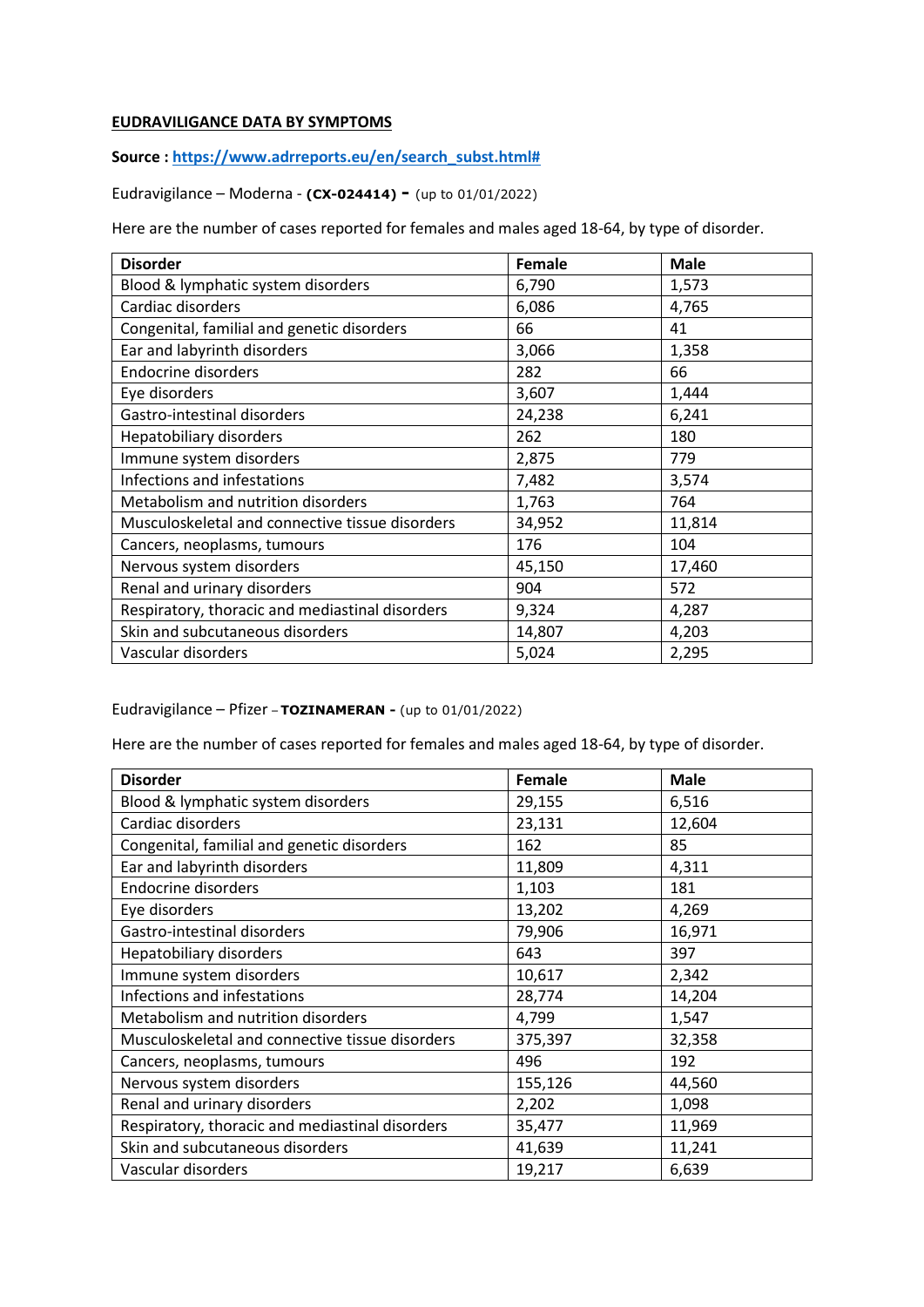## **Source : [https://www.adrreports.eu/en/search\\_subst.html#](https://www.adrreports.eu/en/search_subst.html)**

Eudravigilance – Astrazeneca - **(CHADOX1 NCOV-19)** (up to 01/01/2022)

Here are the number of cases reported for females and males aged 18-64, by type of disorder.

| <b>Disorder</b>                                 | Female  | <b>Male</b> |
|-------------------------------------------------|---------|-------------|
| Blood & lymphatic system disorders              | 7,805   | 2,443       |
| Cardiac disorders                               | 11,008  | 3,911       |
| Congenital, familial and genetic disorders      | 105     | 53          |
| Ear and labyrinth disorders                     | 7,552   | 2,401       |
| <b>Endocrine disorders</b>                      | 406     | 106         |
| Eye disorders                                   | 11,196  | 3,644       |
| Gastro-intestinal disorders                     | 69,653  | 14,753      |
| Hepatobiliary disorders                         | 422     | 271         |
| Immune system disorders                         | 3,211   | 783         |
| Infections and infestations                     | 18,909  | 8,238       |
| Metabolism and nutrition disorders              | 7,626   | 1,970       |
| Musculoskeletal and connective tissue disorders | 104,942 | 30,996      |
| Cancers, neoplasms, tumours                     | 298     | 121         |
| Nervous system disorders                        | 140,458 | 42,960      |
| Renal and urinary disorders                     | 2,041   | 925         |
| Respiratory, thoracic and mediastinal disorders | 21,551  | 7,822       |
| Skin and subcutaneous disorders                 | 30,608  | 8,510       |
| Vascular disorders                              | 13,816  | 5,212       |

Eudravigilance – Janssen - **(AD26.COV2.S)** (up to 01/01/2022)

Here are the number of cases reported for females and males aged 18-64, by type of disorder.

| <b>Disorder</b>                                 | Female | <b>Male</b> |
|-------------------------------------------------|--------|-------------|
| Blood & lymphatic system disorders              | 578    | 355         |
| Cardiac disorders                               | 927    | 808         |
| Congenital, familial and genetic disorders      | 16     | 13          |
| Ear and labyrinth disorders                     | 594    | 417         |
| <b>Endocrine disorders</b>                      | 57     | 21          |
| Eye disorders                                   | 789    | 482         |
| Gastro-intestinal disorders                     | 5,874  | 2,350       |
| Hepatobiliary disorders                         | 21,061 | 15,044      |
| Immune system disorders                         | 249    | 172         |
| Infections and infestations                     | 2,133  | 2,690       |
| Metabolism and nutrition disorders              | 324    | 200         |
| Musculoskeletal and connective tissue disorders | 9629   | 4855        |
| Cancers, neoplasms, tumours                     | 28     | 23          |
| Nervous system disorders                        | 12,066 | 7,240       |
| Renal and urinary disorders                     | 190    | 178         |
| Respiratory, thoracic and mediastinal disorders | 1,757  | 1,359       |
| Skin and subcutaneous disorders                 | 1,770  | 1,166       |
| Vascular disorders                              | 1,489  | 1,094       |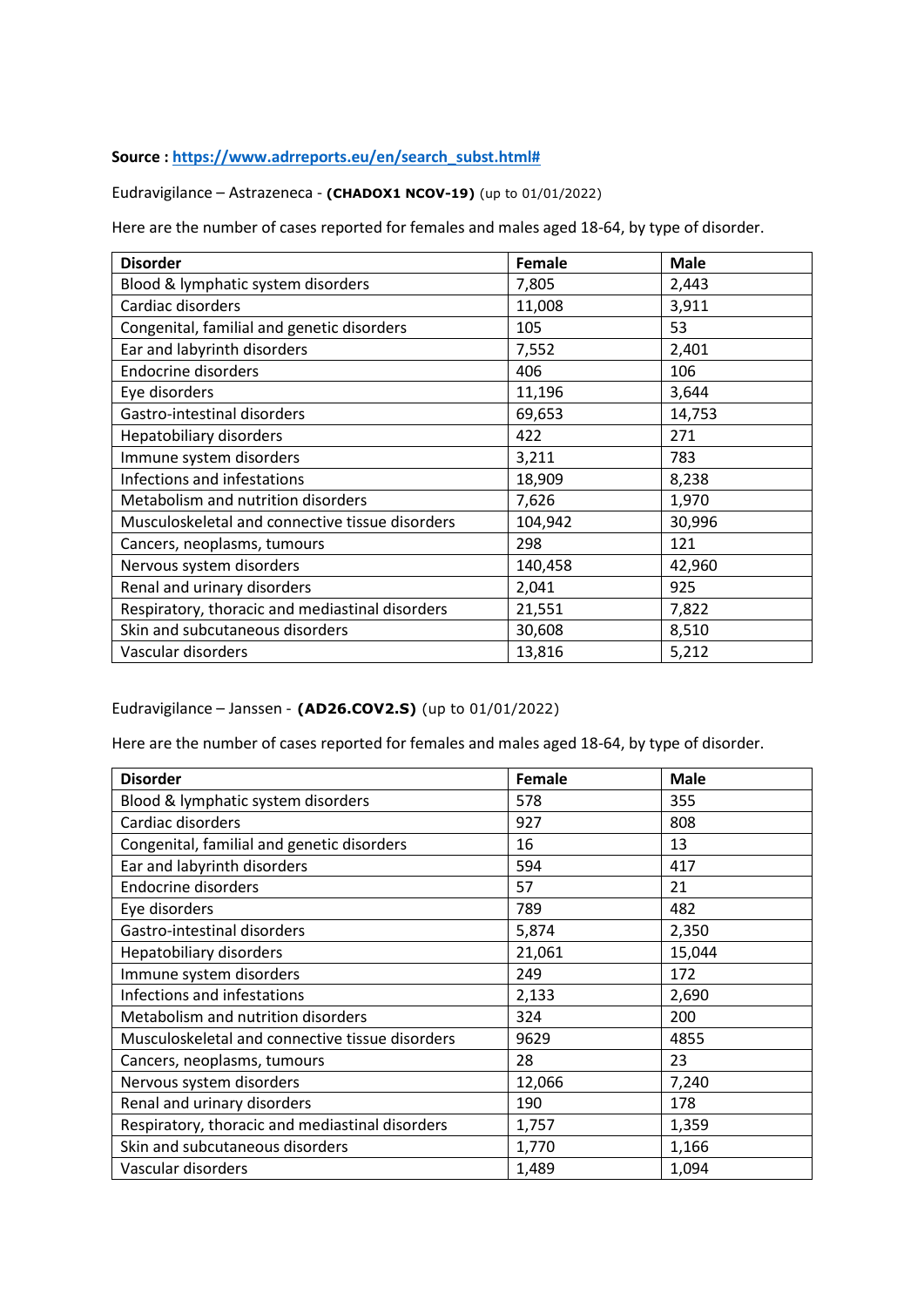#### **PFIZER'S REPORT**

A document, provided by Pfizer following a Freedom of Information Request, describes 42,086 adverse events between December 1st 2020 and Feb 28th 2021. See - [Pfizer Leak -](https://howbad.info/pfizerleak.pdf) see p 16.

In table 1 of that report, you can see the relative number of adverse reactions for females and males

|                             | <b>Characteristics</b>              | Relevant cases (N=42086) |
|-----------------------------|-------------------------------------|--------------------------|
| Gender:                     | Female                              | 29914                    |
|                             | Male                                | 9182                     |
|                             | No Data                             | 2990                     |
| Age range (years):          | $\leq 17$                           | $175^{\rm a}$            |
| $0.01 - 107$ years          | $18 - 30$                           | 4953                     |
| $Mean = 50.9 \text{ years}$ | $31 - 50$                           | 13886                    |
| $n = 34952$                 | $51 - 64$                           | 7884                     |
|                             | 65-74                               | 3098                     |
|                             | $\geq$ 75                           | 5214                     |
|                             | Unknown                             | 6876                     |
| Case outcome:               | Recovered/Recovering                | 19582                    |
|                             | Recovered with sequelae             | 520                      |
|                             | Not recovered at the time of report | 11361                    |
|                             | Fatal                               | 1223                     |
|                             | Unknown                             | 9400                     |

a. in 46 cases reported age was  $\leq 16$ -year-old and in 34 cases  $\leq 12$ -year-old.

Females 29,914 adverse reaction cases

Males 9182 adverse reaction cases

If you scroll down to p16 of the report, Pfizer goes into some detail for each of the severe adverse reactions. Remember these reactions all happened in just 90 days from start of deployment of the vaccines, and they are only the ones reported to Pfizer directly.

| <b>Adverse Reaction</b>                                                | Female | <b>Male</b> |
|------------------------------------------------------------------------|--------|-------------|
| Cardio-vascular (e.g. Heart attack)                                    | 1076   | 291         |
| Haematological (e.g. Haemorrhage)                                      | 676    | 222         |
| Hepatic (e.g. liver damage)                                            | 43     | 26          |
| <b>Facial Paralysis</b>                                                | 295    | 133         |
| Auto-immune disease                                                    | 526    | 156         |
| Musculo-skeletal (e.g. Arthritis, chronic fatigue)                     | 2760   | 711         |
| Neurological (e.g. seizures, convulsions, multiple sclerosis, tremors) | 328    | 150         |
| Herpes                                                                 | 5969   | 1860        |
| Renal (e.g. kidney failure)                                            | 46     | 23          |
| Respiratory (e.g. severe acute respiratory distress)                   | 72     | 58          |
| Thromboembolic (e.g. blood clots)                                      | 89     | 55          |
| Stroke                                                                 | 182    | 91          |
| Vascular damage                                                        | 26     | 6           |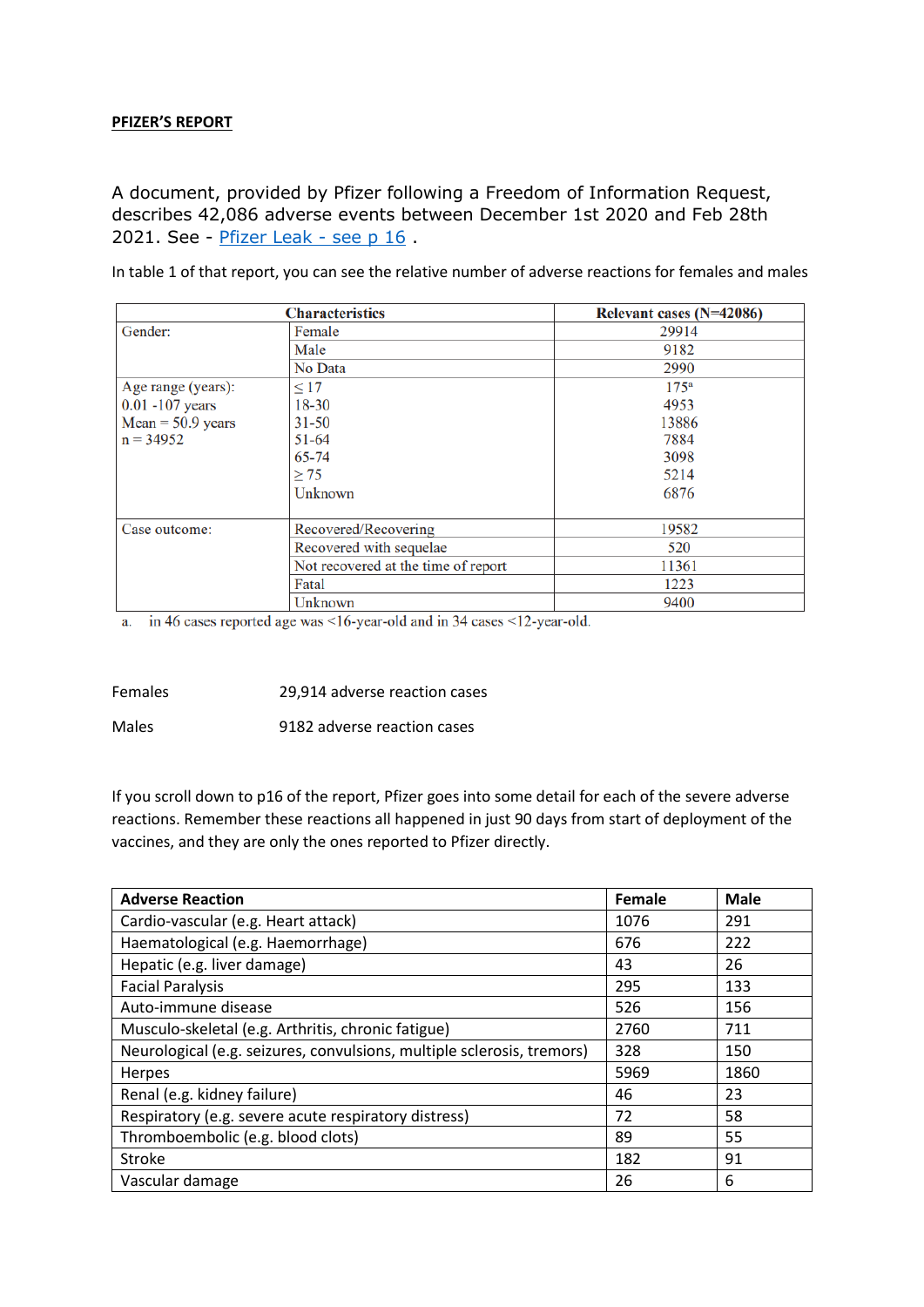| <b>AESIs</b> <sup>a</sup>                                                                                                                                                                                                                                                                                     | Post-Marketing Cases Evaluation <sup>b</sup>                                                                                                                                                                                                                                                                                                                                                                                                                                                                                                                                                                                                                                                                                                                                                                                                                                                                                                                                                                                                                                                                                                                                                                                                                                                                                                                                                                                                            |
|---------------------------------------------------------------------------------------------------------------------------------------------------------------------------------------------------------------------------------------------------------------------------------------------------------------|---------------------------------------------------------------------------------------------------------------------------------------------------------------------------------------------------------------------------------------------------------------------------------------------------------------------------------------------------------------------------------------------------------------------------------------------------------------------------------------------------------------------------------------------------------------------------------------------------------------------------------------------------------------------------------------------------------------------------------------------------------------------------------------------------------------------------------------------------------------------------------------------------------------------------------------------------------------------------------------------------------------------------------------------------------------------------------------------------------------------------------------------------------------------------------------------------------------------------------------------------------------------------------------------------------------------------------------------------------------------------------------------------------------------------------------------------------|
| Category                                                                                                                                                                                                                                                                                                      | <b>Total Number of Cases (N=42086)</b>                                                                                                                                                                                                                                                                                                                                                                                                                                                                                                                                                                                                                                                                                                                                                                                                                                                                                                                                                                                                                                                                                                                                                                                                                                                                                                                                                                                                                  |
| <b>Anaphylactic Reactions</b><br>Search criteria: Anaphylactic<br>reaction SMQ (Narrow and Broad,<br>with the algorithm applied),<br>selecting relevant cases according<br>to BC criteria                                                                                                                     | Please refer to the Risk 'Anaphylaxis' included above in Table 4.                                                                                                                                                                                                                                                                                                                                                                                                                                                                                                                                                                                                                                                                                                                                                                                                                                                                                                                                                                                                                                                                                                                                                                                                                                                                                                                                                                                       |
| <b>Cardiovascular AESIs</b><br>Search criteria: PTs Acute<br>myocardial infarction;<br>Arrhythmia; Cardiac failure;<br>Cardiac failure acute;<br>Cardiogenic shock; Coronary<br>artery disease; Myocardial<br>infarction; Postural orthostatic<br>tachycardia syndrome; Stress<br>cardiomyopathy; Tachycardia | Number of cases: 1403 (3.3% of the total PM dataset), of which<br>$\bullet$<br>241 are medically confirmed and 1162 are non-medically<br>confirmed;<br>Country of incidence: UK (268), US (233), Mexico (196), Italy<br>0<br>(141), France (128), Germany (102), Spain (46), Greece (45),<br>Portugal (37), Sweden (20), Ireland (17), Poland (16), Israel (13),<br>Austria, Romania and Finland (12 each), Netherlands (11),<br>Belgium and Norway (10 each), Czech Republic (9), Hungary and<br>Canada (8 each), Croatia and Denmark (7 each), Iceland (5); the<br>remaining 30 cases were distributed among 13 other countries;<br>Subjects' gender: female (1076), male (291) and unknown (36);<br>0<br>Subjects' age group ( $n = 1346$ ): Adult <sup>c</sup> (1078), Elderly <sup>d</sup> (266)<br>$\bullet$<br>Child <sup>e</sup> and Adolescent <sup>f</sup> (1 each);<br>Number of relevant events: 1441, of which 946 serious, 495<br>۰<br>non-serious; in the cases reporting relevant serious events;<br>Reported relevant PTs: Tachycardia (1098), Arrhythmia (102),<br>$\bullet$<br>Myocardial infarction (89), Cardiac failure (80), Acute myocardial<br>infarction (41), Cardiac failure acute (11), Cardiogenic shock and<br>Postural orthostatic tachycardia syndrome (7 each) and Coronary<br>artery disease (6);<br>Relevant event onset latency ( $n = 1209$ ): Range from <24 hours to<br>$\bullet$<br>21 days, median <24 hours; |